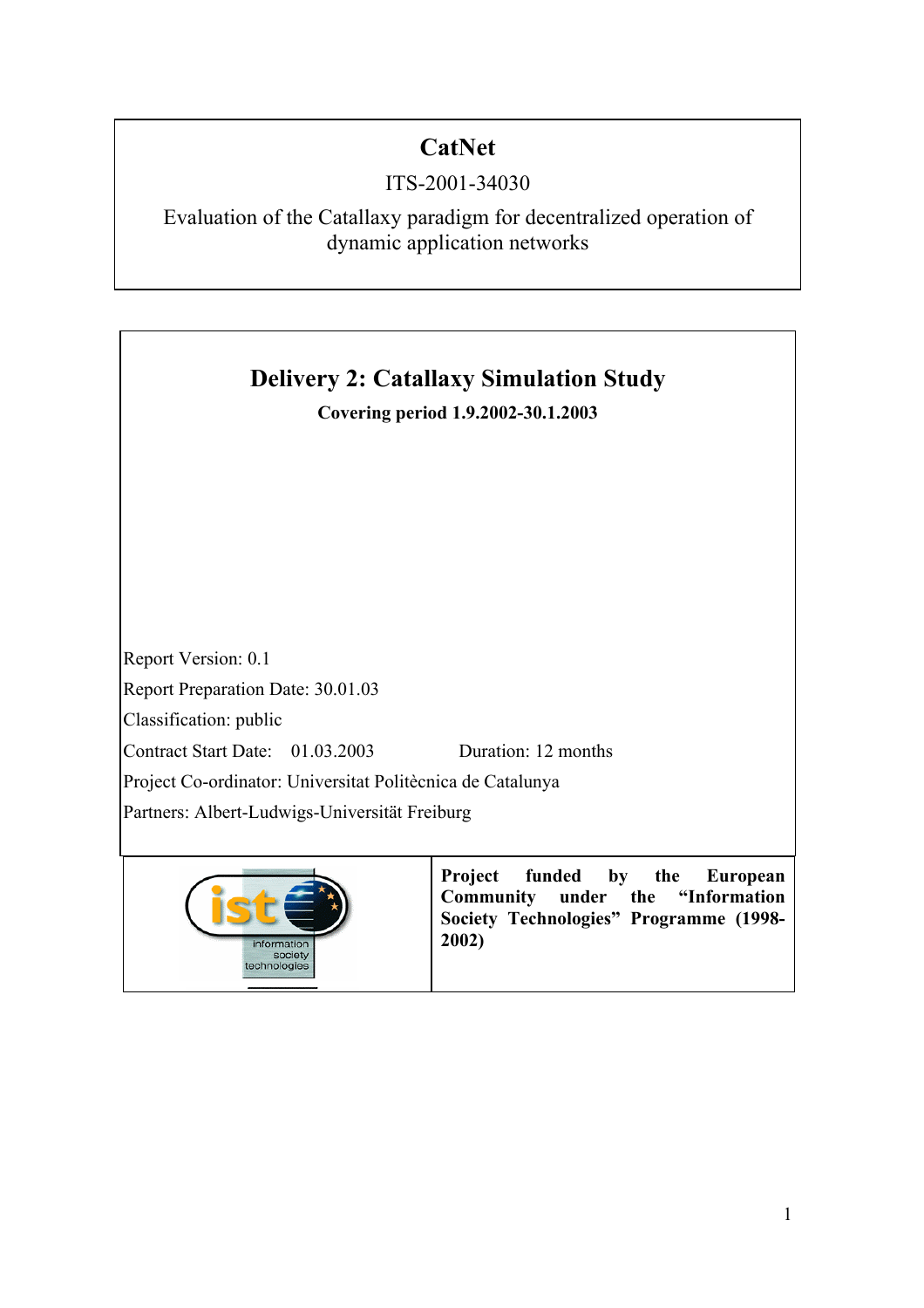# **Table of contents:**

**Delivery summary sheet** 

## **D2: Catallaxy simulation study**

### **1. Introduction**

- **2. Scenarios**
- **3. Configuration of the simulator** 
	- **3.1 Topologies**
	- **3.2 Input**
	- **3.3 Scenario simulation**
	- **3.4 Parameters measured**
	- **3.5 Practical set-up of the simulator**

# **4. Simulations**

**4.1 Experiments 4.2 Simulation traces** 

- **5. Analysis of traces and discussion**
- **6. Conclusions**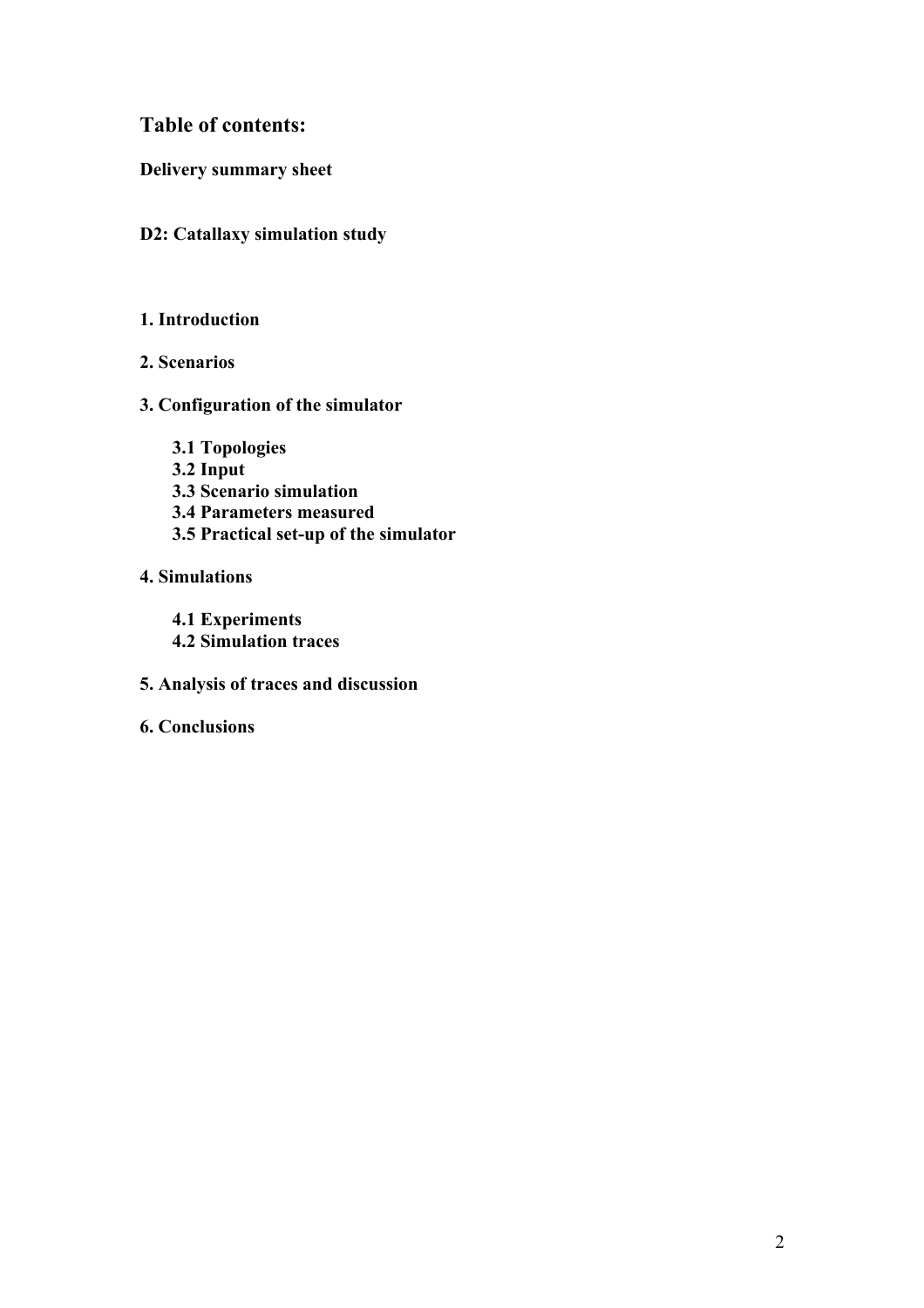# **DELIVERABLE SUMMARY SHEET**

Project Number: ITS-2001-34030

Project Acronym: CatNet

Title: Evaluation of the Catallaxy paradigm for decentralized operation of dynamic application networks

Deliverable  $N^{\circ}$ : 2 – Catallaxy Simulation Studies

Due date: 02/2003

Delivery Date: 02/2003

Short Description:

This study describes the configuration of the simulator and the design of the main experiments carried out. We describe how we mapped real world application networks into scenarios, which we have run on the simulator. We indicate the way the experiments are configured in the simulator and describe which parameters we measure. Also, we give some illustrations on the management of the experiments and the trace collection mechanism we used in the simulations. In the analysis of the simulation traces, we have observed that additional dimensions of the system can be explored which might provide further insight on the performance of both control mechanism.

Partners owning: Albert-Ludwigs-Universität Freiburg

Partners contributed: Universitat Politècnica de Catalunya

Made available to: Public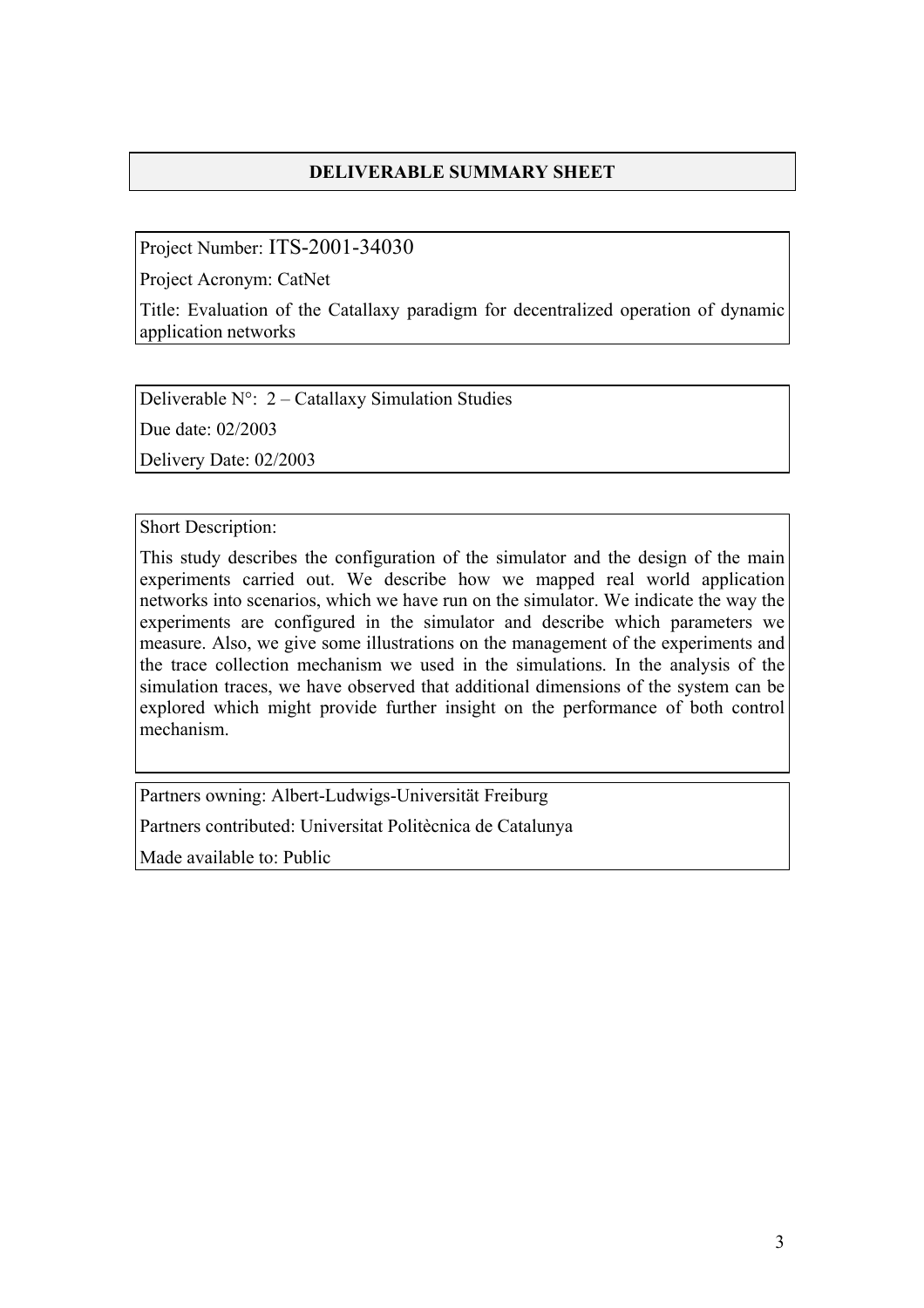## **1. Introduction**

The goal of this project is to compare the performance of a decentralized economic approach based on the Catallaxy paradigm to manage distributed applications with a centralized baseline system. To do this, both approaches are evaluated experimentally by means of simulations. The experiments consist of the simulation of an application layer network under different scenarios, while being operated under the Catallaxy paradigm and the baseline system. The analysis of the simulation results is used to compare how the application layer network behaves under both paradigms.

In this report we describe in section 2 the different scenarios of application networks, which we have evaluated experimentally. In section 3 we explain how these scenarios are mapped into experiments carried out with the simulator. We describe the configuration of the simulator regarding the input configuration and topology used. Then, we explain the parameters we measured and how these parameters can contribute to the comparison of both systems. In section 4 we outline the design and the management of the experiments. In section 5 we discuss some of our observations and lessons learned. We conclude in section 6.

### **2. Scenarios**

Real world distributed applications like multimedia content distribution networks (for instance Akamai [1]), Grid implementations, and Peer-to-Peer systems (for instance Gnutella) can be characterized in a simplified form by a number of a few common features, which inspired the design of the application layer network implemented in the simulator. Though different in many particular mechanisms, these real world applications can be mapped to the two-dimensional design space given by 1) the node dynamics; and 2) the node density of the application layer network.

Node dynamics measures the degree of availability of service-providing nodes in the network. Low dynamics mean an unchanging and constant availability; high dynamics are attributed to a network where nodes start up and shut down with great frequency.

Node density measures the relation of resource nodes to the total number of network nodes. The highest density occurs when every network node provides the described service to others; the lowest density is reached if only one resource node in the whole network exists.

Describing application layer networks as points in a two-dimensional space formed by node dynamics and node density, we can identify content distribution applications such as Akamai as networks which have low node dynamics (quasi-static) and low node density. Low node dynamics due to the fact that resource nodes are highly available, being permanently connected to the network. Low node density due to the fact that resource nodes are few in terms of the total number of nodes, which form the application layer network.

On the opposite side of this explanation space, we can locate Peer-to-Peer (P2P) networks, which we can describe as networks with high node dynamics and high node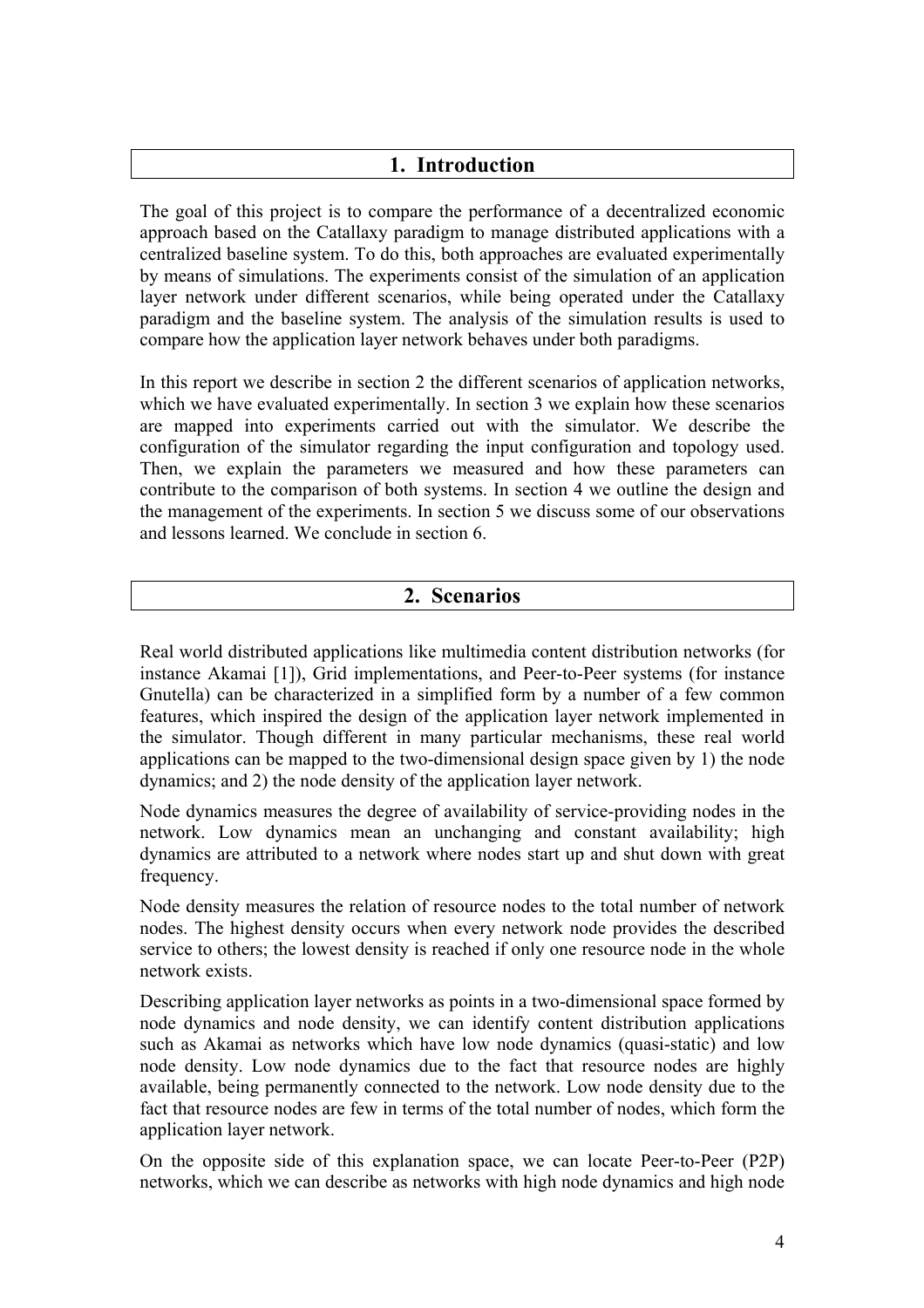density. In this case, high node dynamics is given by the high level of connection and disconnection found in P2P networks. High node density is due to the fact that each peer carries out the function of a client, service provider, and resource, such that the number of resources is high in terms of the total number of nodes.

Considering content distribution networks as examples for low node density networks, we note that low node density comes along with high capacity of the resource nodes, where each resource is able to serve a high number of clients. On the other hand, considering P2P networks as example for high node density networks, the resources are many, but each of them has a small capability, being able to serve well only to a limited number of clients.

In Figure 1 we illustrate our approach on how we map real world application networks in a two-dimensional space. This classification allows, mainly by means of different setup parameters of the simulation, to simulate different application layer network scenarios.



**Figure 1.** Mapping of real application layer networks into a two-dimensional design space.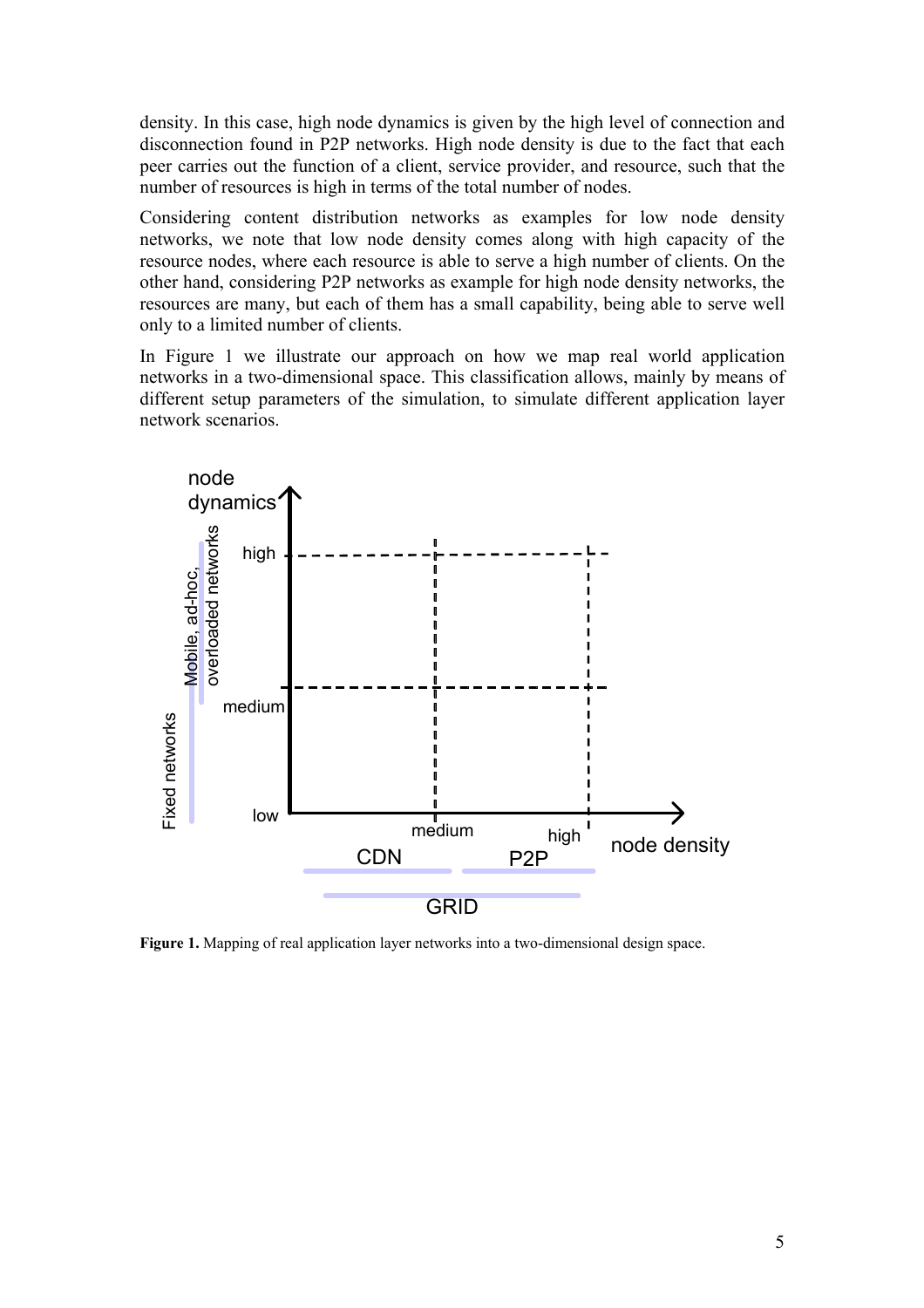# **3. Configuration of the simulator**

### **3.1 Network topology**

The application layer network is build on top of a physical network topology. The physical network topology is specified in the input of the simulator. The topology could be random, such as the topologies generated by the BRITE [2] network topology generator, or having a determined structure specified by the user.

In Figure 2 we show one of the physical topologies, which we used in the experiments. This topology uses a central ring of nodes. On each central node, another ring of nodes is attached. Each of the attached nodes has a certain number of leaves.



**Figure 2.** Examples of network topologies: left: approx. 100 nodes; right: 17 nodes.

On top of the physical nodes, a number of different software agents are created, which form the application layer network. The software agents are Clients, ServiceCopies, and Resources [3]. Each node can host Clients, Resources, and/or ServiceCopies. A node can host several agents or none at all. In the latter case, the node just acts as a router.

The application layer network formed by these agents is varied in the experiments. In order to simulate the node density of the application layer network, we vary the number of Resource agents and ServiceCopies available to Clients. In order to simulate the dynamics of the application layer network, we connect and disconnect during the simulation the available ServiceCopies.

For each agent, particular data such as the capacity of the Resources can be specified in the initialization of the simulator. Recall that the capacity of the resources is high in the low node density scenario, and low in the high node density scenario, due to the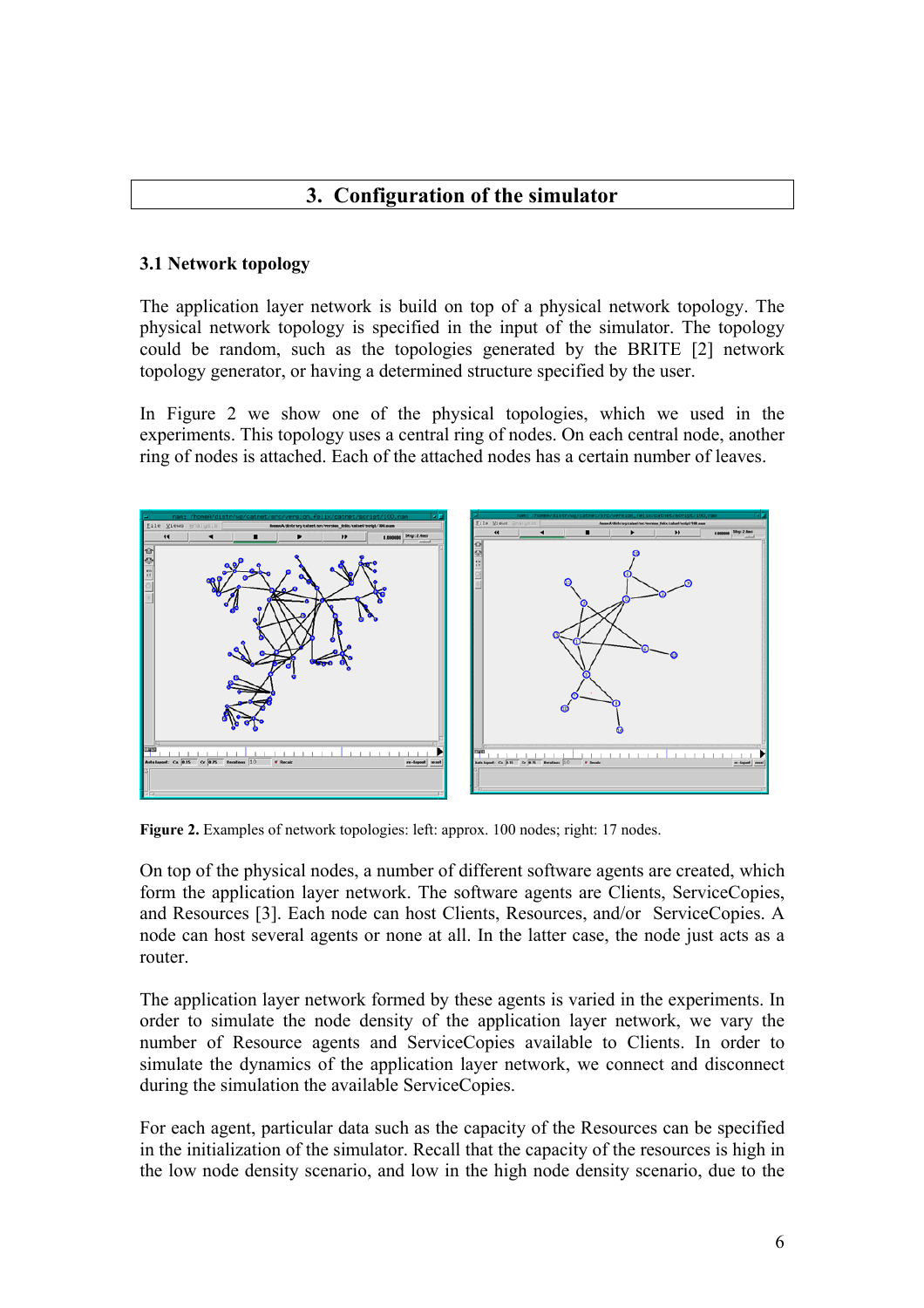correspondence with content distribution networks and peer-to-peer networks, respectively, such as discussed in section 2.

### **3.2 Input**

The input of the simulator is on one hand the service demand trace, on the other hand all the data needed to set-up the network including the configuration of the physical network in terms of node topology and the application layer network in terms of the agent layout, the parameters concerning the network dynamics, and the initial prices.

The service demand trace of the simulator contains the service requests from the clients. The clients specify the required service. The simulator allows the clients to detail the requested service through some additional parameters. The service demand trace can be generated by the simulator, which includes a tool to generate random demand traces. For controlled experiments, the demand trace can be generated manually.

Variations of the service demand trace consist in the number and specific parameters of the requests, the number of different clients involved and the time when these clients send their request into the network.

The initial prices of Clients, ServiceCopies, and Resource agents are specified in the initialization of the simulator. Clients also dispose of an initial budget.

The type of control mechanism is another parameter specified in the setup of the simulator. The main control mechanisms implemented in the simulator are the Catallactic and the baseline approach. The modular design of the simulator, however, also allows testing variations of them to investigate the effect of different parameters in each control approach.

### **3.3 Scenario simulation**

Our approach is to map different application layer networks from real world into a two-dimensional design space consisting of the node dynamics and node density.

The range of the node dynamics goes from quasi-static (content delivery networks) to very dynamic (peer-to-peer networks). The level of dynamics is set in the configuration of the simulator.

The range of the node density goes from low node density (content delivery networks) to high node density (peer-to-peer networks). The node density is set in the configuration of the simulator.

The parameter, which governs the dynamics of the network, affects the connection and disconnection of ServiceCopies. The node density is given by the number of resource agents available in the network.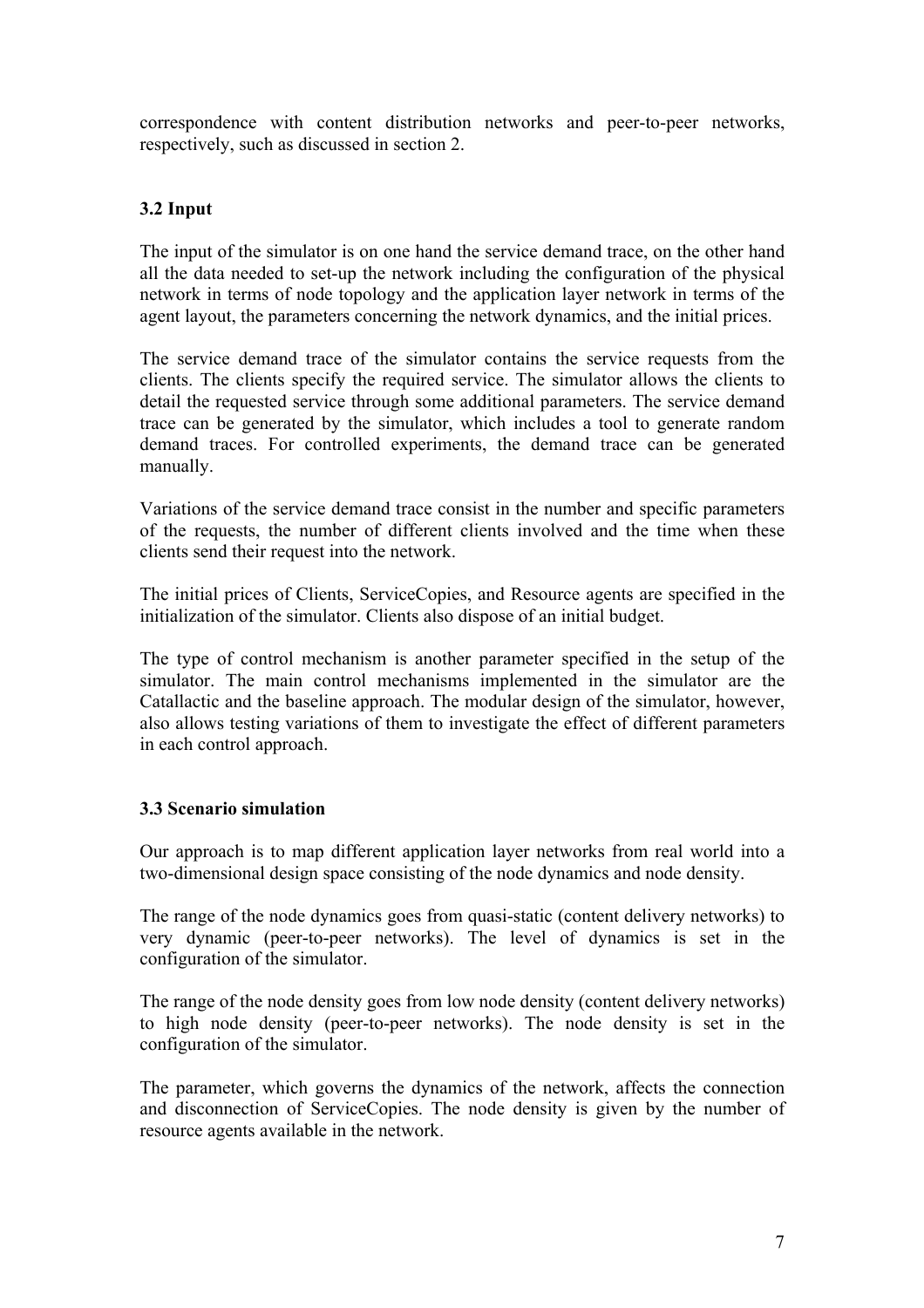As approximation, the following correspondence of node density to real world scenarios can be established:

- Low density (which also means high resource concentration) may correspond to web service scenarios with one or a few web servers.
- Medium density may correspond to a CDN or a Grid.
- High density (which also means spread resources) may correspond to a P2P network, or an extreme case of Grid.

### **3.4 Parameters measured**

The parameters measured in the simulations should allow assessing how the Catallactic and the baseline system behave in the different scenarios, mainly in terms of resource allocation efficiency, response time, and communication cost, which may help to compute more elaborate parameters.

During the simulation, events are recorded in simulation traces for later analysis. In the general format, the events contain a time stamp and the value of the measured parameter.

In the following, we indicate some of the parameters we measure in the simulations.

#### **Response Time (REST):**

This parameter is the time observed by the client to get a service.

#### **Resource allocation efficiency (RAE):**

This parameter indicates the ratio of service demands, for which the network provides a service to all sent service demands.

#### **Communication cost (CC):**

This parameter reflects the number of hops used by the control messages.

#### **Price:**

This parameter shows the evolution of prices in the network during the simulation.

#### **Client-Resource assignment:**

This parameter contains the number of hops between a Client and Resource once a successful service provision is achieved.

#### **3.5 Practical set-up of the simulator**

In order to allow fast experimentation, the set-up of the simulator is divided into a number of Tcl scripts, such that an experiment can be assembled in a modular way.

The configuration of the simulator is split into the set-up of the physical network topology, the set-up of the application layer network, i.e. the specification of Clients, ServiceCopies, and Resource agents, and the set-up of the service demand. When executed together these scripts initialize and run the simulation.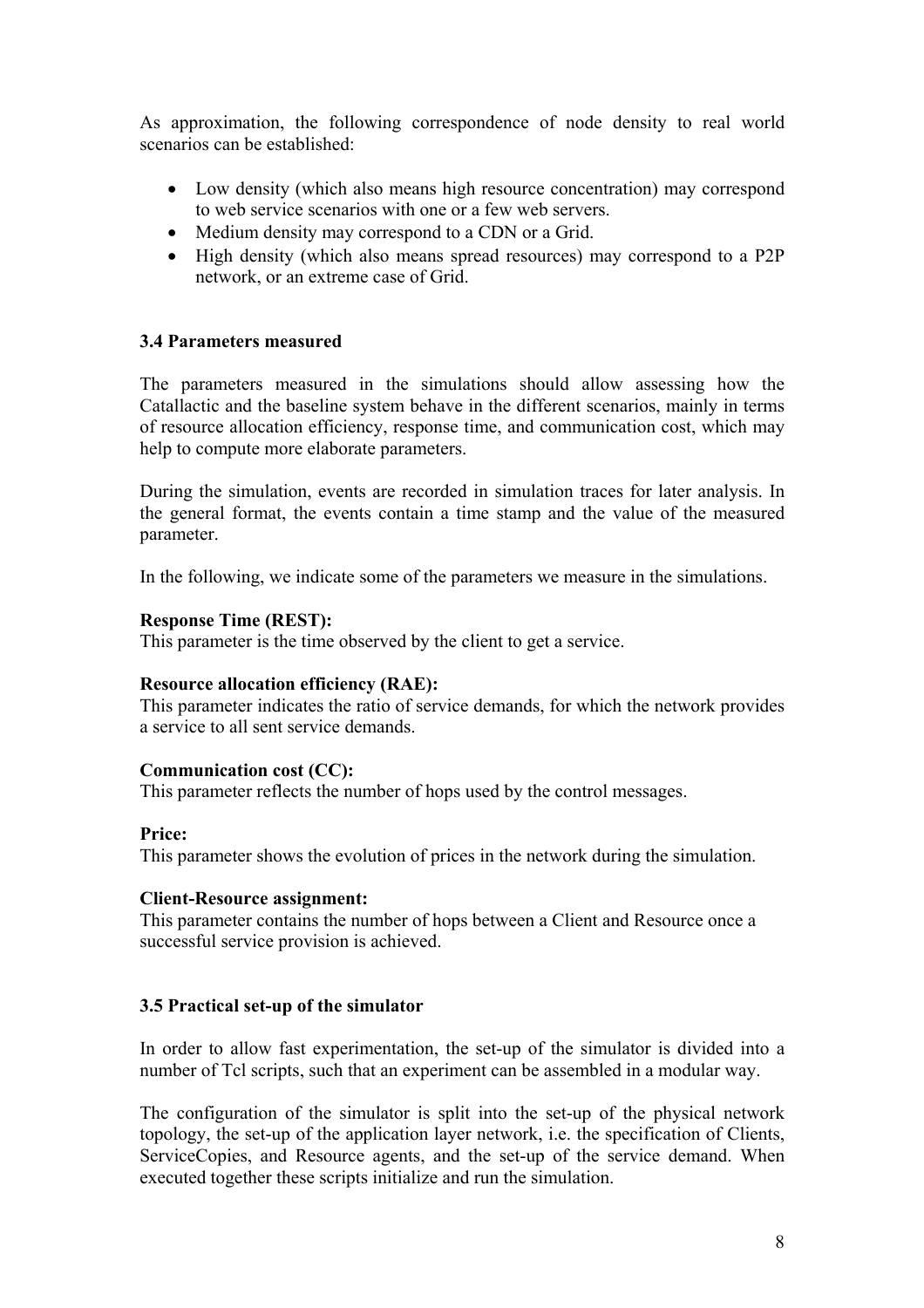# **4. Experiments**

The experiments are executed simulating different scenarios of application layer networks, both using the Catallactic and baseline control mechanism. We evaluate the influence of the following parameters in the application layer network performance:

- Network dynamics
- Node density

This leads to the following series of main experiments, which we can view in terms of node dynamics variation or in terms of node density variation.

#### **Varying node dynamics**

1.1 In a "low density" system, the "dynamics" parameter is changed. 3 cases: null, medium, high

1.2, 1.3 (as 1.1) with other values of "density": medium, high

#### **Varying node density**

2.1 In a "quasi static" system, the "node density" parameter is changed. 3 cases: low, medium, high

2.2, 2.3 (as 2.1) with other values of "dynamics": medium, high

In total, each of the two control mechanism is simulated with 9 scenarios, as illustrated in Figure 3, which leads to 18 basic experiments.



**Figure 3:** Illustration of the main experiments in a two-dimensional design space.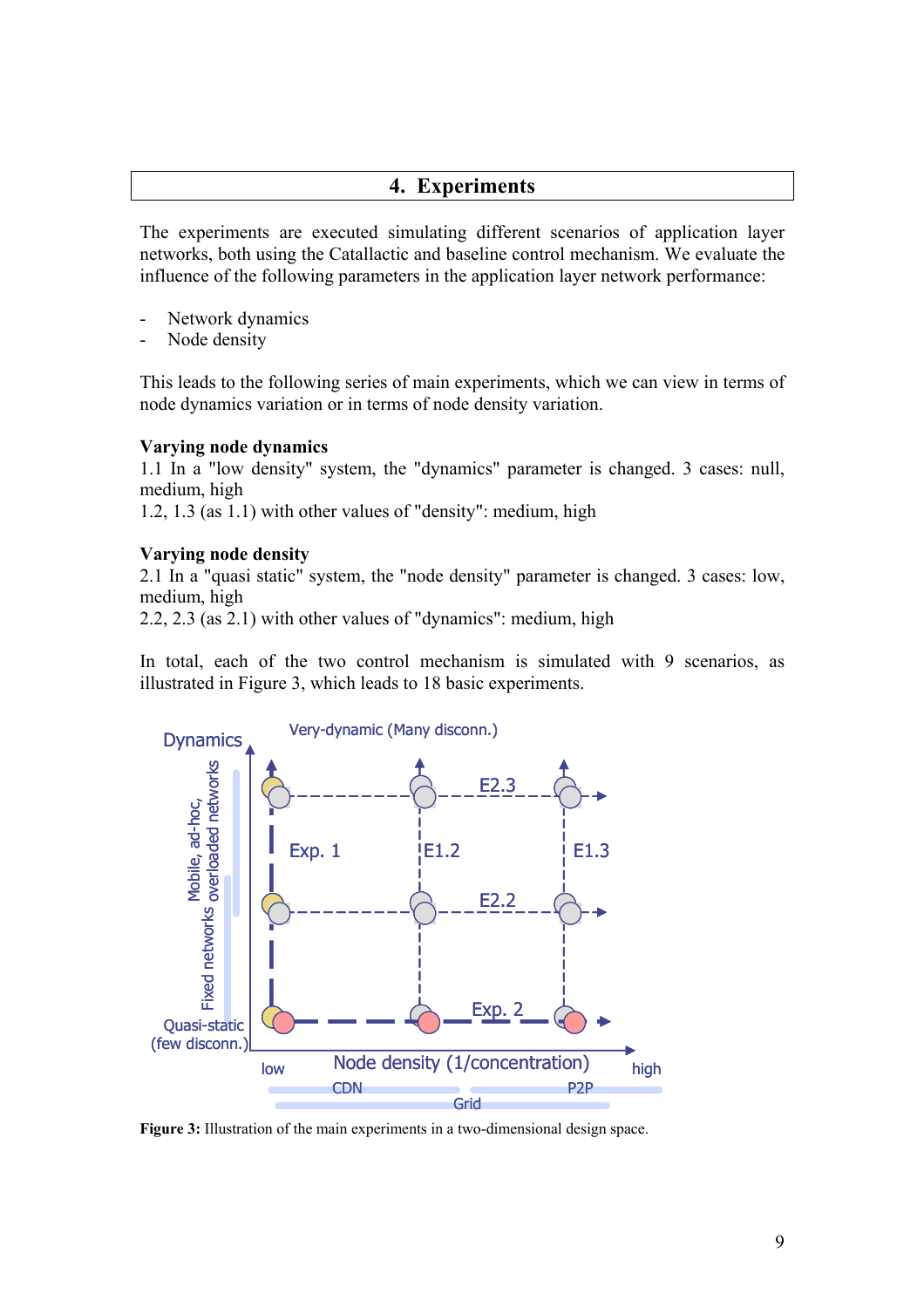In order to manage the number of experiments, we have used an experiment template. For each experiment, the fields in the following template must be completed:

- Description:
- Input:
- Topology:
- Parameters:
- Results:
- Graphics:
- Observations:

For illustration, we show in Table 1 the description of an experiment.

| <b>Experiment</b>                                                                                          |
|------------------------------------------------------------------------------------------------------------|
| <b>Description:</b>                                                                                        |
| In a "low density" (=high concentration) system, the dynamics parameter is changed. 3 cases: null,         |
| medium, high                                                                                               |
| Therefore, it is a simple setting, a few nodes concentrating all resources. The effect of dynamics will be |
| demonstrated.                                                                                              |
| Input:                                                                                                     |
| 500 service requests at different time steps.                                                              |
| Requests are for the same service Id.                                                                      |
| Uniform initial price distribution on Clients, ServiceCopies, Resources.                                   |
| Topology:                                                                                                  |
| $106$ nodes.                                                                                               |
| 75 Clients; 5 ServiceCopies, 5 Resources with 60 resource units each.                                      |
| <b>Parameters:</b> record all                                                                              |
| <b>Results:</b> Low node density (few resource nodes with large capacity) are favourable to the baseline   |
| case. With increasing dynamics the Catallactic system gets an advantage.                                   |
| Graphics: automatic                                                                                        |
| <b>Observations:</b>                                                                                       |

**Table 1:** Example for an experiment specification.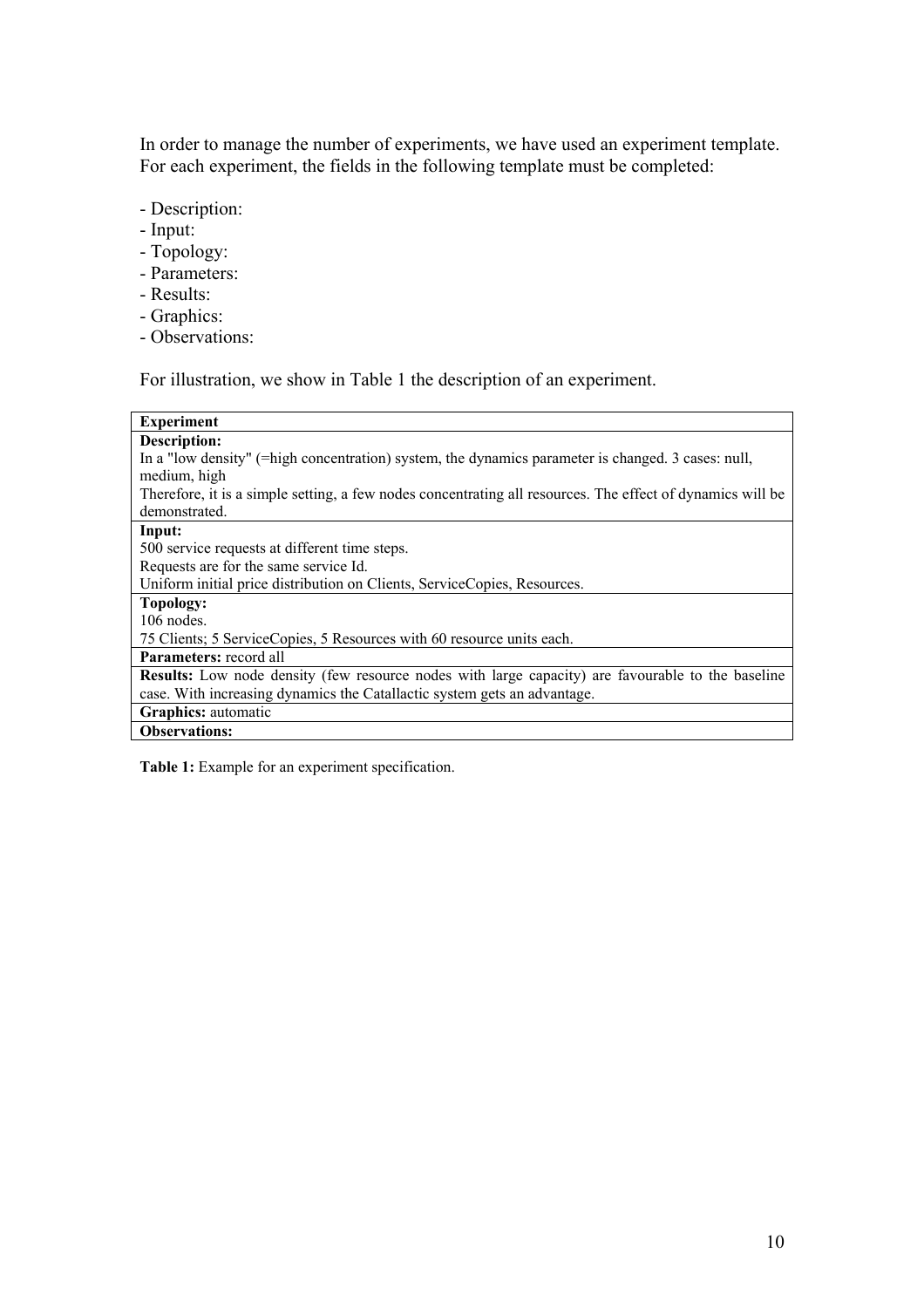#### **4.2 Simulation traces**

Two techniques are applied to collect simulation data. First, we obtain simulation traces by means of log files, which contain the traced events in a temporal order. The second way to collect simulation data is by writing the simulation data into a data base.

The log files allow a quick analysis of the simulation data. The simulator can be specified to provide two main types of log files: The first type of log file records data on the application level, such as response time, node assignment and so on. The second log files record data on the network level, such as the number of packets, type of packets etc. The simulator computes parameters such as the resource allocation efficiency directly after the simulation and the main graphics are generated automatically. In Figure 4 we show for illustration purpose a fragment of a trace file.

| 2.395781430992124 n99/client/89    | 96 | 10396 | 312 | 28.928217358858284 | 4              |
|------------------------------------|----|-------|-----|--------------------|----------------|
| 2.4258656546173087 n57/client/126  | 58 | 10358 | 179 | 39.020000195503236 | 3              |
| 2.457956324645995 n82/client/ 110  | 79 | 10379 | 268 | 39.42999980449677  | $\overline{4}$ |
| 2.6503574309921225 n98/client/ 75  | 92 | 10392 | 667 | 39.312000370025636 | 5              |
| 2.7510183292999244 n36/client/135  | 30 | 10330 | 377 | 39.312000370025636 | 5              |
| 2.875391276260374 n77/client/ 147  | 79 | 10379 | 423 | 30.277999845027924 | 4              |
| 2.887439276260374 n92/client/ 158  | 90 | 10390 | 312 | 34.858528202271344 | 3              |
| 3.0217752762603736 n91/client/ 170 | 92 | 10392 | 308 | 37.001459927687534 | 3              |

**Figure 4:** Fragment of a simulation log file of the catallactic system. (column 1: time stamp, c4: response time, c6: price, c7: hops between client and resource.

In addition, some data is also saved on an external sql database. The use of the data base for trace collection eases the management and the later comparison of a large number of experiments.

### **5. Analysis of traces and discussion**

The obtained traces are used to compare the performance of the Catallactic and the baseline system in the different scenarios. The comparison itself will be reported separately in D3 [4].

Although the main simulation parameters which we vary are the node dynamics and node density, we observed that actually the design space which could be considered for both systems is much larger. Other parameters we have considered to evaluate are, for instance, the effect of scale on the coordination mechanisms, the influence of particular characteristics of the demand trace, design parameters of the baseline system to handle highly dynamic environments, and parameters of the strategy used in the catallactic coordination to determine prices.

If we consider a n-dimensional design space, the experimental exploration of this space can be done by means of a heuristic search, in order to investigate additional